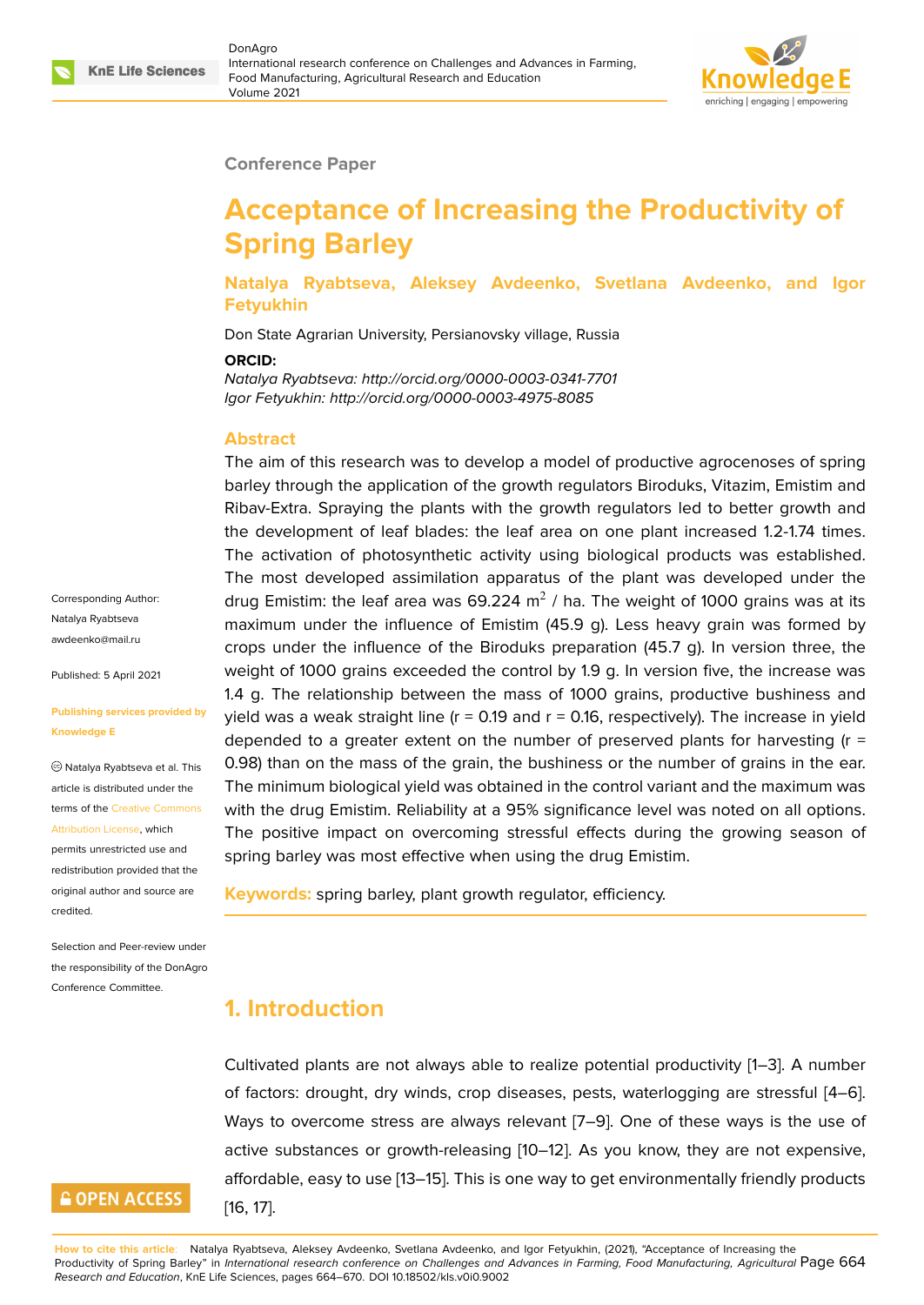### **2. Methods and Equipment**

Field research in the Rostov region in 2019 was laid down and conducted. Soil is common black soil. Soils have satisfactory agrophysical properties [18].

Research Objectives:

•to study the effect of growth regulators on the productivity of sp[rin](#page-6-4)g barley;

•to identify economic models for the use of growth regulators.

Scheme of experience:

1. Without plant growth regulator - control option.

2. Bioducts - spraying in the phase of tillering and exit to the tube

3. Vitazim - spraying in the phase of tillering and exit to the tube.

4. Emistim - spraying in the earing phase

5. Ribav-Extra - spraying in the phase of exit into the tube and earing

Spring barley plants were sprayed according to recommendations. The area under the experiments was 500 m<sup>2</sup>, the area of each variant was 25 m<sup>2</sup>, and the repetition was 4-fold. The link of crop rotation was sunflower - spring barley. Objects of research: spring barley plants of the Leon variety.

Growth Regulators:

Biroduks, Zh Active ingredient: Arachidonic acid. Hazard classes: 4/3.

Vitazim, BP Active ingredient: 1-triacontanol + 24-epibrassinolide. Hazard classes: 3B / 3.

Emistim, P Active ingredient: Acremonium lichenicola symbiotic fungus metabolic products. Hazard class: 3V / 3.

Ribav-Extra, P Active ingredient: L-alanine + L-glutamic acid. Hazard Class: 4/3.

#### **3. Results**

The experiments established the influence of meteorological and experimental conditions on the number of leaves in the earing phase of barley (from 11 to 15 pieces). Bioducts and Emistim to a greater extent influenced the growth of barley leaves. This is shown in Table 1.

Spraying plants with growth regulators contributed to better growth and development of leaf blades. The average increase in leaf length was from 0.6 to 2.2 cm, width – from 0.03 to 1 cm. Under the influence of growth regulators, the leaf area on 1 plant increased 1.2-1.74 times.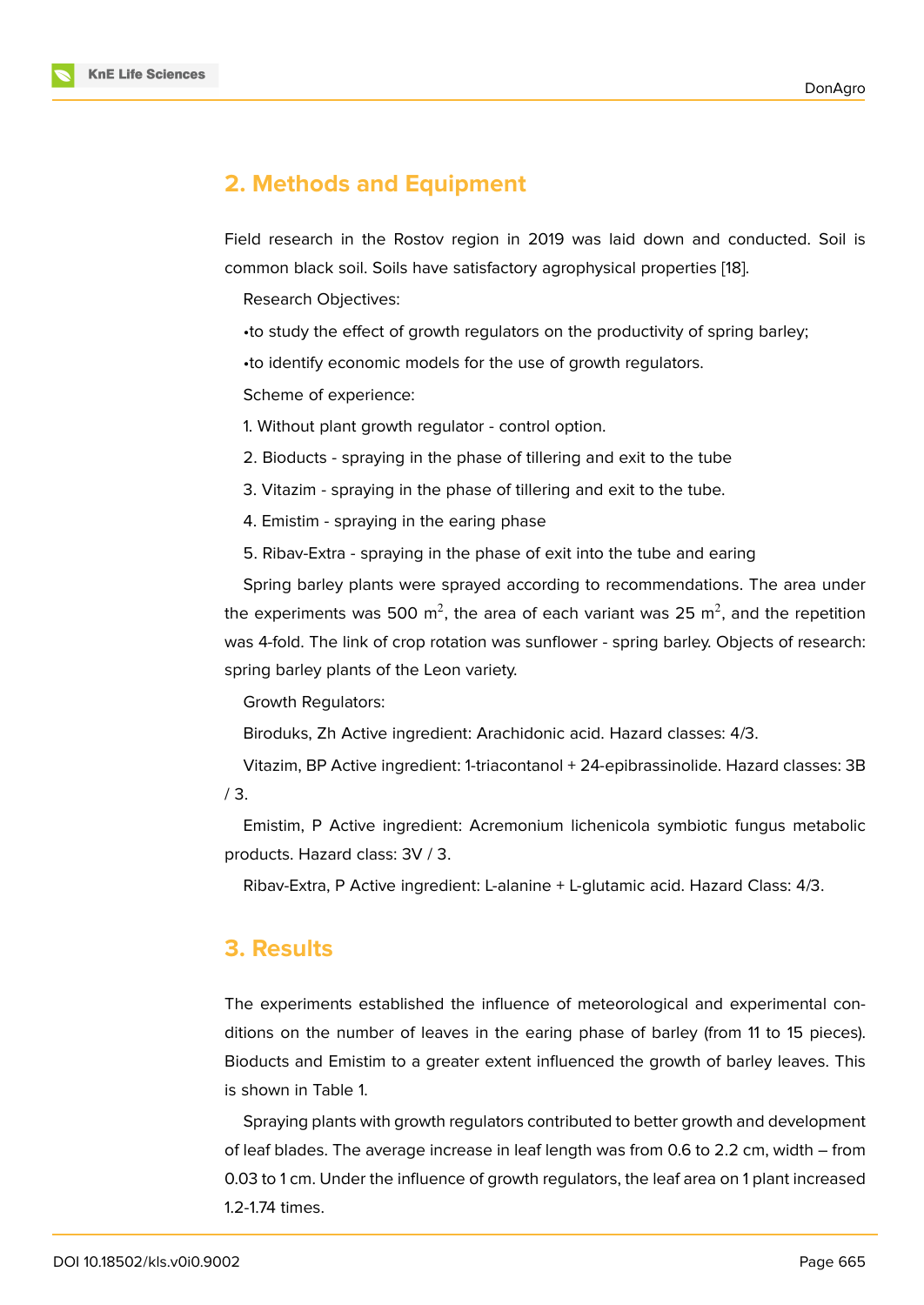| Option                        | Leaf length, m | Leaf width, m | Number of leaves<br>on a plant, pcs | Leaf area on 1<br>plant, $cm2$ |
|-------------------------------|----------------|---------------|-------------------------------------|--------------------------------|
|                               | 0.175          | 0.0087        | 11                                  | 112.21                         |
|                               | 0.198          | 0.0096        | 15                                  | 191.03                         |
| 3                             | 0.183          | 0.0092        | 12                                  | 135.36                         |
| $\overline{4}$                | 0.200          | 0.0097        | 15                                  | 194.97                         |
| 5                             | 0.181          | 0.0090        | 13                                  | 141.89                         |
| correlation<br>coefficient, r | 0.99           | 0.69          | 0.99                                | 0.99                           |

TABLE 1: Leaves of spring barley in the earing phase, 2019.

The activation of photosynthetic activity using biological products has been established. The most developed assimilation apparatus of the plant was developed under the drug Emistim, the leaf area was 69.224 m $^2$  / ha. The survival of plants was 78.9%. In the control variant, a decrease in plant survival to 71.5% was observed, and also the plants had the smallest leaf area per hectare -36103 m<sup>2</sup> / ha. In options 2 and 5, the survival rate was 77.6 and 76.4%, and in option 3 - 74.2%.

The optimal photosynthetic activity in crops occurs when the leaf area to the heading phase is at least 50 thousand  $m^2$  per 1 ha. In our experiments, the optimal conditions were when using Emistim and Bioducts. Correlation analysis showed a strong direct correlation of the area of sowing leaves in the phase of heading and yield ( $r = 0.95$ ).

Spraying barley crops had a positive effect on productivity in all variants of the experiment. Productive bushiness increased in option 4 by 0.14 compared to control (1.20), in 3 and 4 options by 10%.

An important indicator in the structure of the crop is the mass of a thousand grains, which affects the yield and quality. The weight of 1000 grains was maximum in option 4 under the influence of Emistim - 45.9 g. Less heavy grain was formed by crops under the influence of the Biroduks preparation (45.7 g). In version 3, the weight of 1000 grains exceeded the control by 1.9 g. In version 5, the increase was 1.4 g. This is shown in Figure 1. The relationship between the mass of 1000 grains, productive bushiness and yield are a weak straight line ( $r = 0.19$  and  $r = 0.16$ , respectively).

The increase in yield in the experiment depended to a greater extent on the number of pr[e](#page-3-0)served plants for harvesting  $(r = 0.98)$  than on the mass of grain, bushiness and the number of grains in the ear. An inverse weak correlation was established between productivity and the number of grains in an ear  $(r = -0.04)$ . A comparative characteristic of the increase in the biological productivity of barley to the control is presented in Table 2.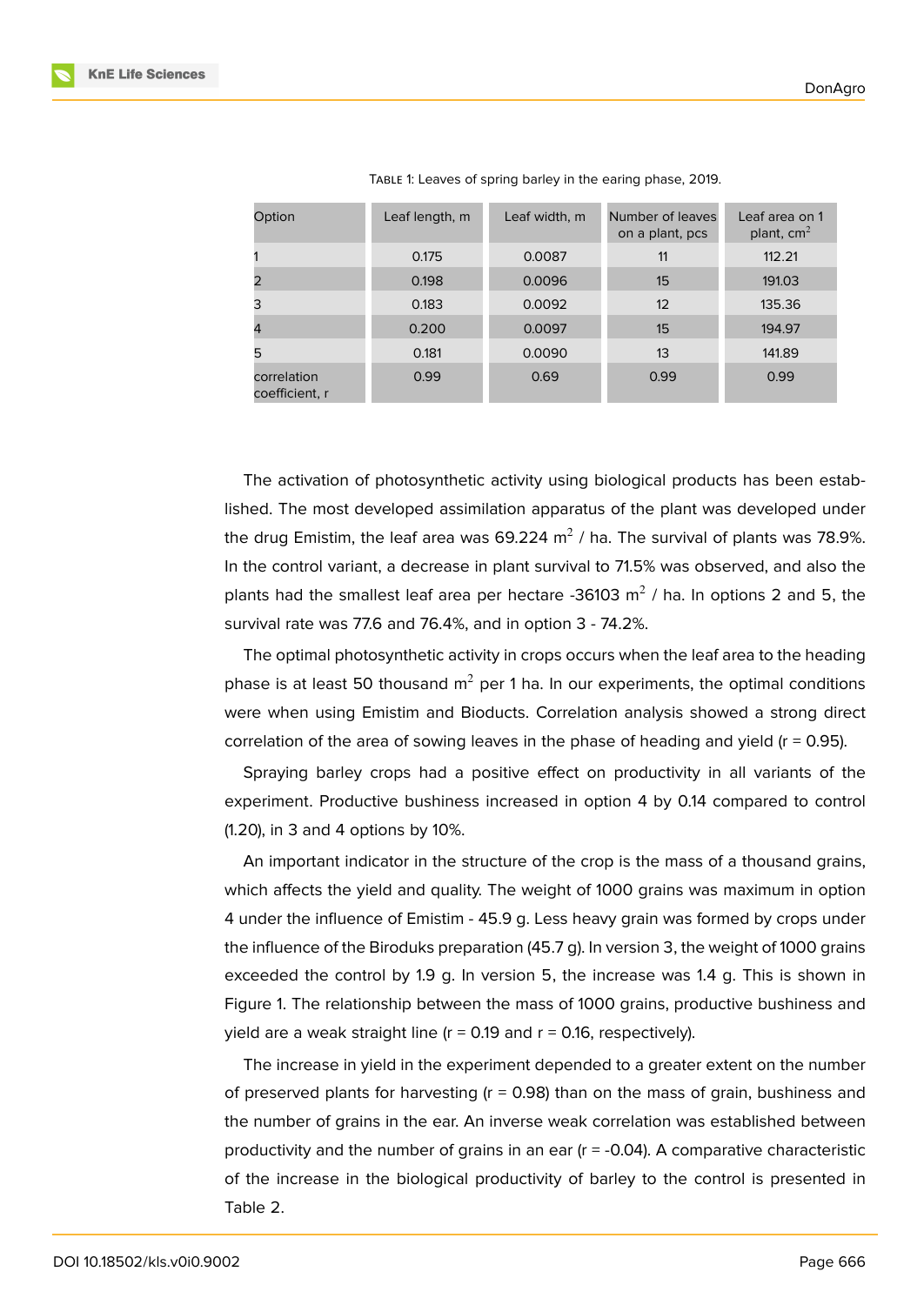

**Figure** 1: Mass of 1000 grains of spring barley (2019), gram

| Option                                                                         | Biological<br>productivity, t / ha | Increase |      |
|--------------------------------------------------------------------------------|------------------------------------|----------|------|
|                                                                                |                                    | t/ha     | %    |
|                                                                                | 2.80                               |          |      |
| 2                                                                              | 3.80                               | 1.00     | 35.9 |
| 3                                                                              | 3.56                               | 0.76     | 27.1 |
| 4                                                                              | 3.97                               | 1.17     | 41.9 |
| 5                                                                              | 3.42                               | 0.62     | 22.2 |
| The smallest significant difference at<br>95 percent of the significance level |                                    | 0.27     | 7.6  |

<span id="page-3-0"></span>TABLE 2: Biological productivity of spring barley, 2019

The minimum biological yield was obtained in the control variant, the maximum with the drug Emistim. Reliability at a 95% significance level is noted on all options.

The elements of the structure of the barley crop are influenced by plant growth and development regulators.

Economic indicators of spring barley cultivation are presented in Figure 2.

#### **4. Discussion**

Elements of the structure of the crop are affected by plant growth and development regulators. Correlation analysis showed a strong direct relationship between the area of the leaves of the crop in the phase of heading and harvest  $(r = 0.95)$ . An inverse weak relationship was established between the crop and the amount of grain in the ear  $(r =$ -0.04). The relationship between the mass of 1000 grains, the productivity of bushiness and productivity is a weak straight line  $(r = 0.19$  and  $r = 0.16$ , respectively). An economic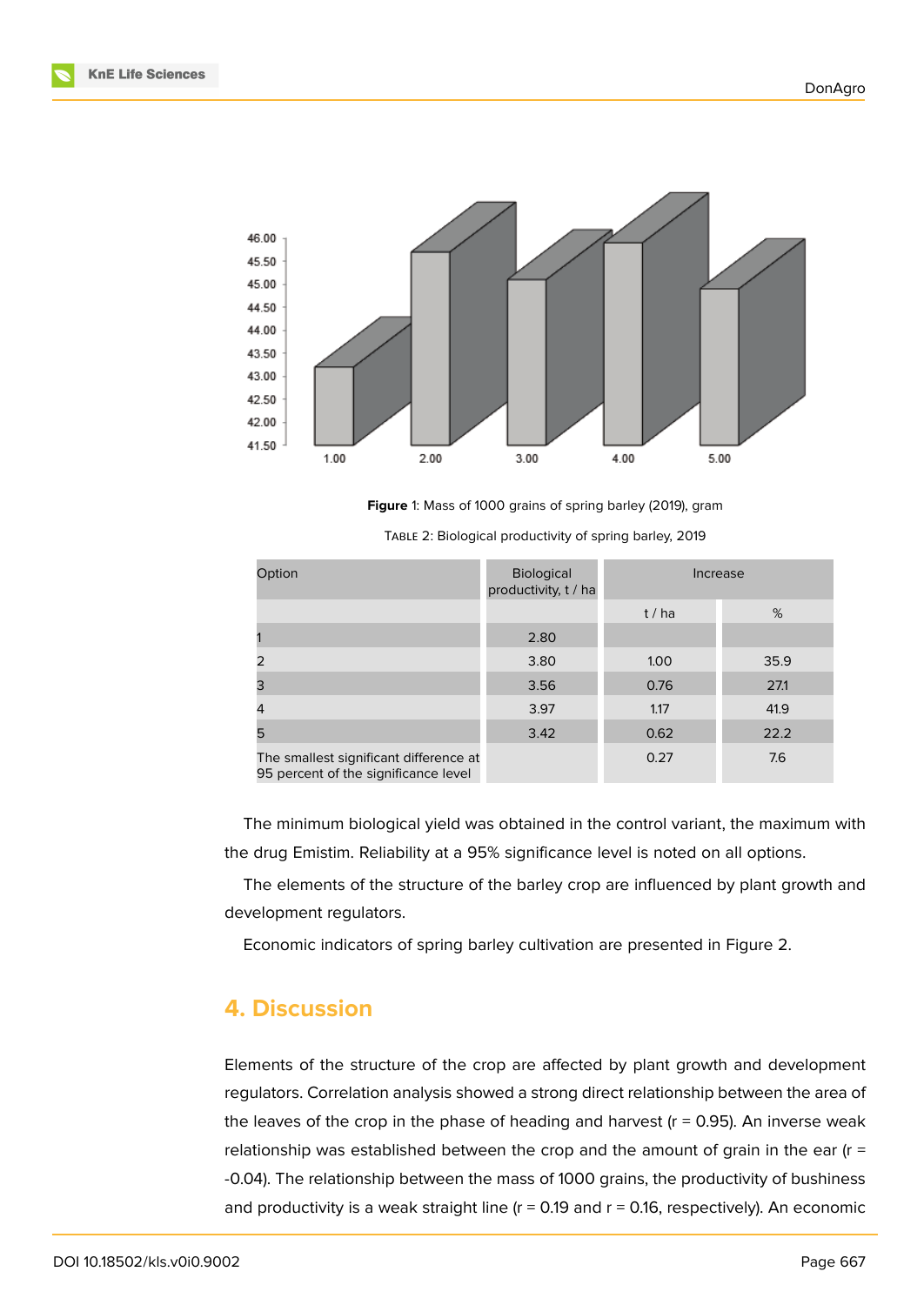

**Figure** 2: Economic indicators of spring barley cultivation using growth regulators, 2019

assessment of costs showed that the highest costs were with Vitazim (21% higher than in control) due to the high price of the drug. The high cost of production was in control - 5892 rubles, 4 and 2 options at 26 and 21% lower, respectively. Profitability at the level of 72% was observed on the variant with the use of the drug Emistim.

### **5. Conclusion**

The positive impact on overcoming stressful effects during the growing season of spring barley was most effective when using the drug Emistim.

# **Funding**

The work was carried out as part of the research activities of the faculty of the Federal State Budgetary Educational Institution of Higher Education of Don State Agrarian University.

### **Acknowledgement**

The authors would like to thank the colleague for their contribution and support to the research. They are also thankful to all the reviewers who gave their valuable inputs to the manuscript.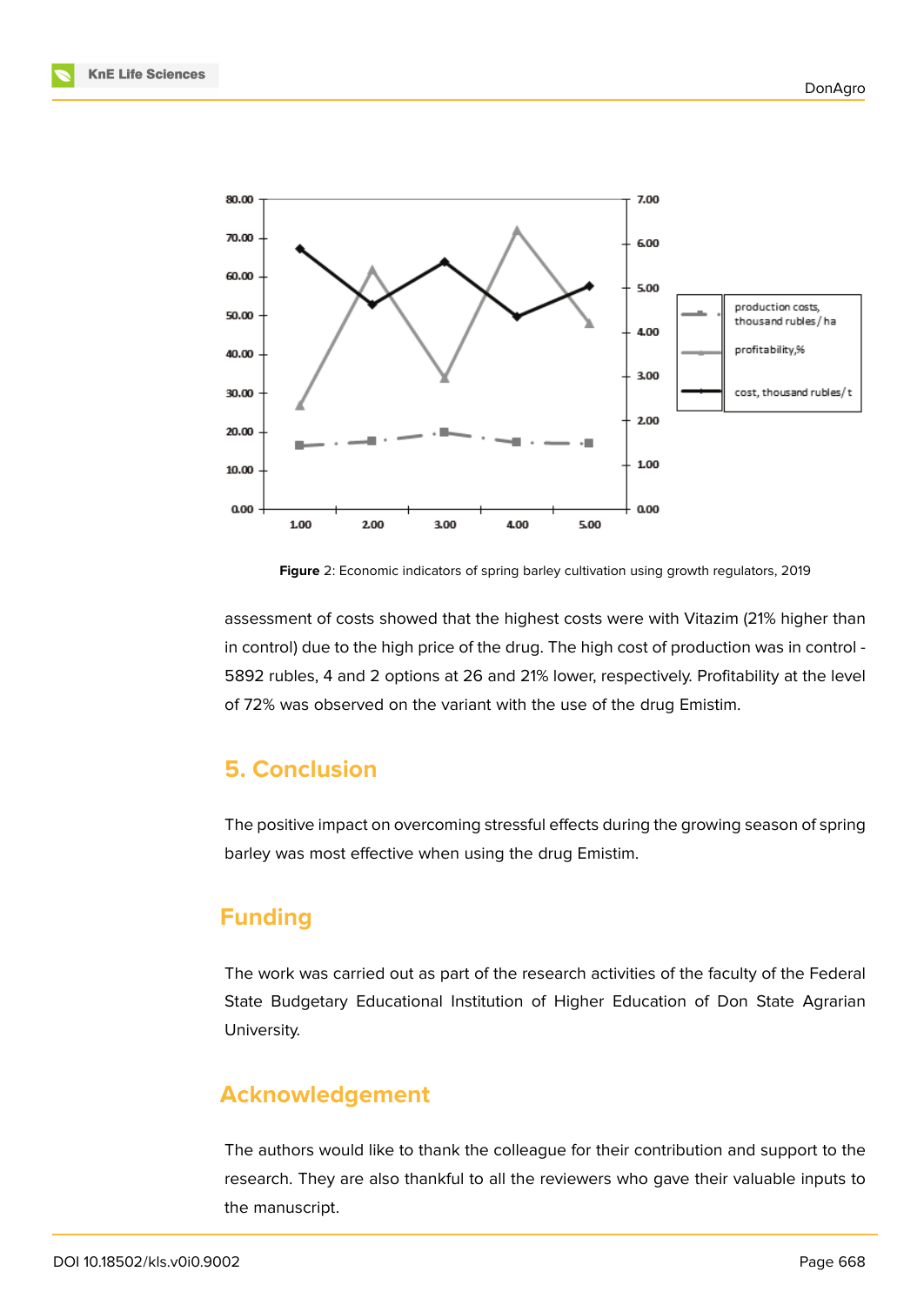

# **Conflict of Interest**

The authors do not have a conflict of interest for publication.

### **References**

- <span id="page-5-0"></span>[1] Kumar, A., *et al*. (2020). Barley Landraces: Ecological Heritage for Edaphic Stress Adaptations and Sustainable Production. *Environmental and Sustainability Indicators*, vol. 6, pp. 1-9.
- [2] Tavakoli, A. R., Moghadam, M. M. and Sepaskhah, A. R. (2016). Evaluation of the Aquacrop Model for Barley Production under Deficit Irrigation and Rainfed Condition in Iran. *Agricultural Water Management*, vol. 161, pp. 136-146.
- <span id="page-5-1"></span>[3] Kebede, A., Kang, M. S. and Bekele, E. (2019). Advances in Mechanisms of Drought Tolerance in Crops, with Emphasis on Barley. *Advances in Agronomy*, vol. 156, pp. 265-314.
- <span id="page-5-2"></span>[4] Hoyle, A., *et al*. (2019). Increased Grain Density of Spring Barley (*Hordeum Vulgare* L.) is Associated with an Increase in Grain Nitrogen. *Journal of Cereal Science,* vol. 89, pp. 1-7.
- [5] Panova, G. G., *et al*. (2018). Fullerene Derivatives Influence Production Process, Growth and Resistance to Oxidative Stress in Barley and Wheat Plants. *Agricultural Biology*, vol. 53, pp. 1062-1069.
- <span id="page-5-3"></span>[6] Grishechkina, S. D., *et al*. (2018) Search for Natural Isolates of *Bacillus Thuringiensis* for Development of Ecologically Friendly. *Agricultural Biology*, vol. 53, pp. 1062-1069.
- [7] Sinyavskaya, M. G., *et al*. (2020) The Study of Organelle DNA Variability in Alloplasmic Barley Lines in the NGS ERA. *Vavilov Journal of Genetics and Breeding*, vol. 24, pp. 12-19.
- [8] Chebotar', V. K., *et al*. (2016). Microbial Preparations on the Basis of Endophytic and Rhizobacteria to Increase the Productivity in Vegetable Crops and Spring Barley (*Hordeum Vulgare* L.), and the Mineral Fertilizer Use Efficiency. *Agricultural Biology*, vol. 51, pp. 335-342.
- [9] Basso, B. and Liu, L. (2019). Seasonal Crop Yield Forecast: Methods, Applications, and Accuracies. *Advances in Agronomy*, vol. 154, pp. 201-255.
- [10] Walls, J. and Rosa, C. (2019). The Past, Present, and Future of Barley Yellow Dwarf Management. *Agriculture*, vol. 9, pp. 23.